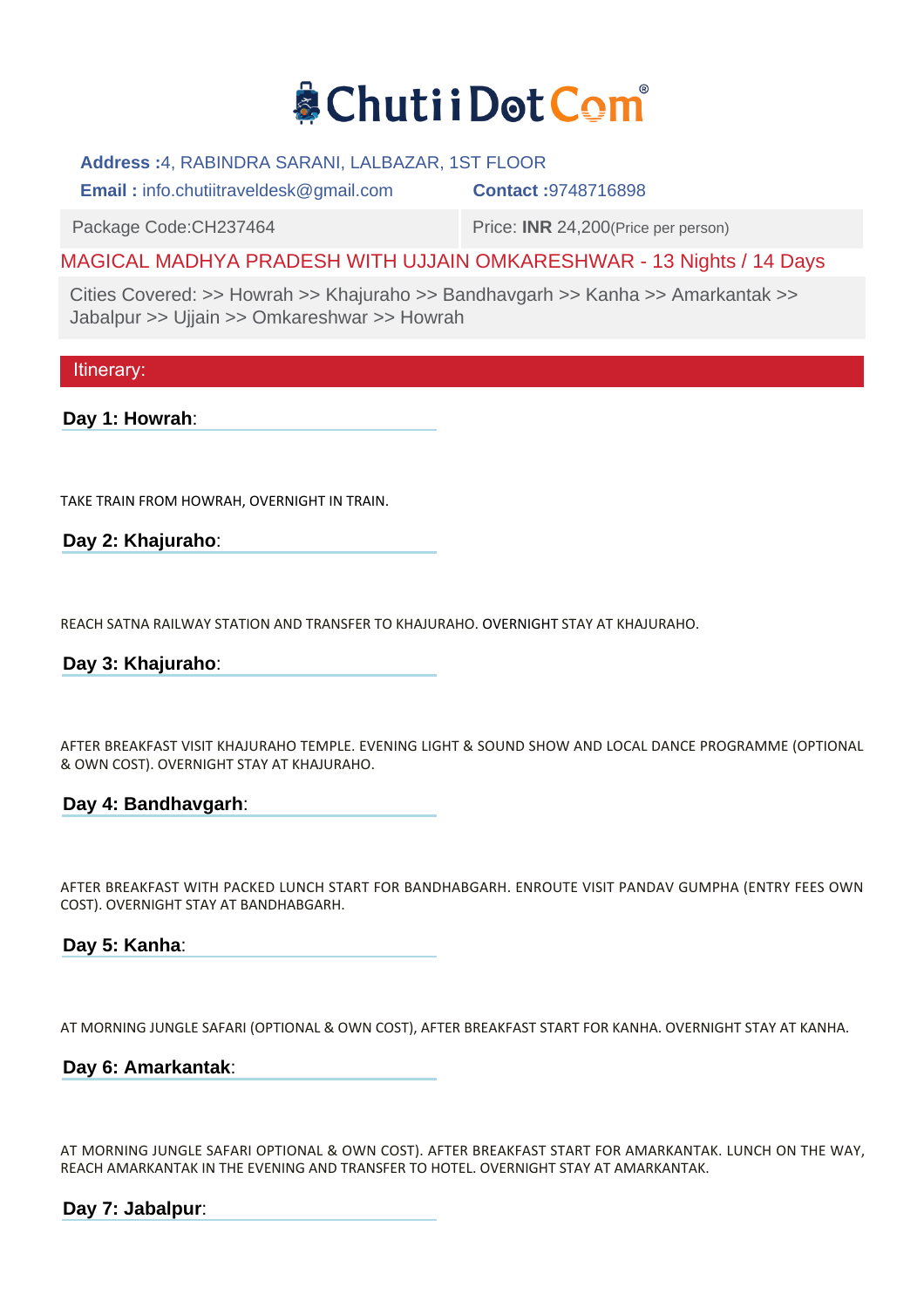**AFTER BREAKFAST VISIT AMARKANTAK LOCAL SIGHTSEEING & AFTER LUNCH TRANSFER TO JABALPUR. OVERNIGHT STAY AT JABALPUR.**

# **Day 8: Jabalpur**:

AFTER BREAKFAST WHOLE DAY JABALPUR LOCAL SIGHTSEEING DHUMADHAR FALLS, VEDAGHAT, MARBEL ROCK ETC. BOAT (OPTIONAL & OWN COST). OVERNIGHT STAY AT JABALPUR.

**Day 9: Ujjain**:

AFTER LUNCH CHECK OUT HOTEL, TRANSFER TO JABALPUR STATION TRAIN AT 8:50 PM TO UJJAIN

**Day 10: Ujjain**:

REACH UJJAIN AT MORNING. AFTER REFRESHMENT VISIT MAHAKALESWAR TEMPLE & KALBHAIRAV TEMPLE. NIGHT AT UJJAIN.

### **Day 11: Omkareshwar**:

EARLY MORNING DEPARTURE FOR OMKARESWAR. VISIT OMKARESWAR TEMPLE. NIGHT AT OMKARESWAR.

# **Day 12: Omkareshwar**:

TRANSFER TO UJJAIN RAILWAY STATION TRAIN 01:10 AM. 

**Day 13: Howrah**:

ENTIRE DAY IN TRAIN.

**Day 14: Howrah**:

EARLY MORNING REACH HOWRAH.

#### Inclusions :

UP & DOWN TRAIN FARE (SLEEPER CLASS), ACCOMMODATION (NON AC), FOOD – BREAKFAST, LUNCH, EVENING TEA & SNACKS, DINNER, TRANSPORTATION (NON AC) WITH ALL POSSIBLE SIGHTSEEING AS PER TOUR SCHEDULE, PICK UP & DROP.

#### Exclusions :

SINGLE SUPPLEMENT COST, FLIGHT TICKET CHARGE IF ANY, TRAIN MEALS, ANY RIDES, SPECIAL PUJA PERMIT. DRINKS –